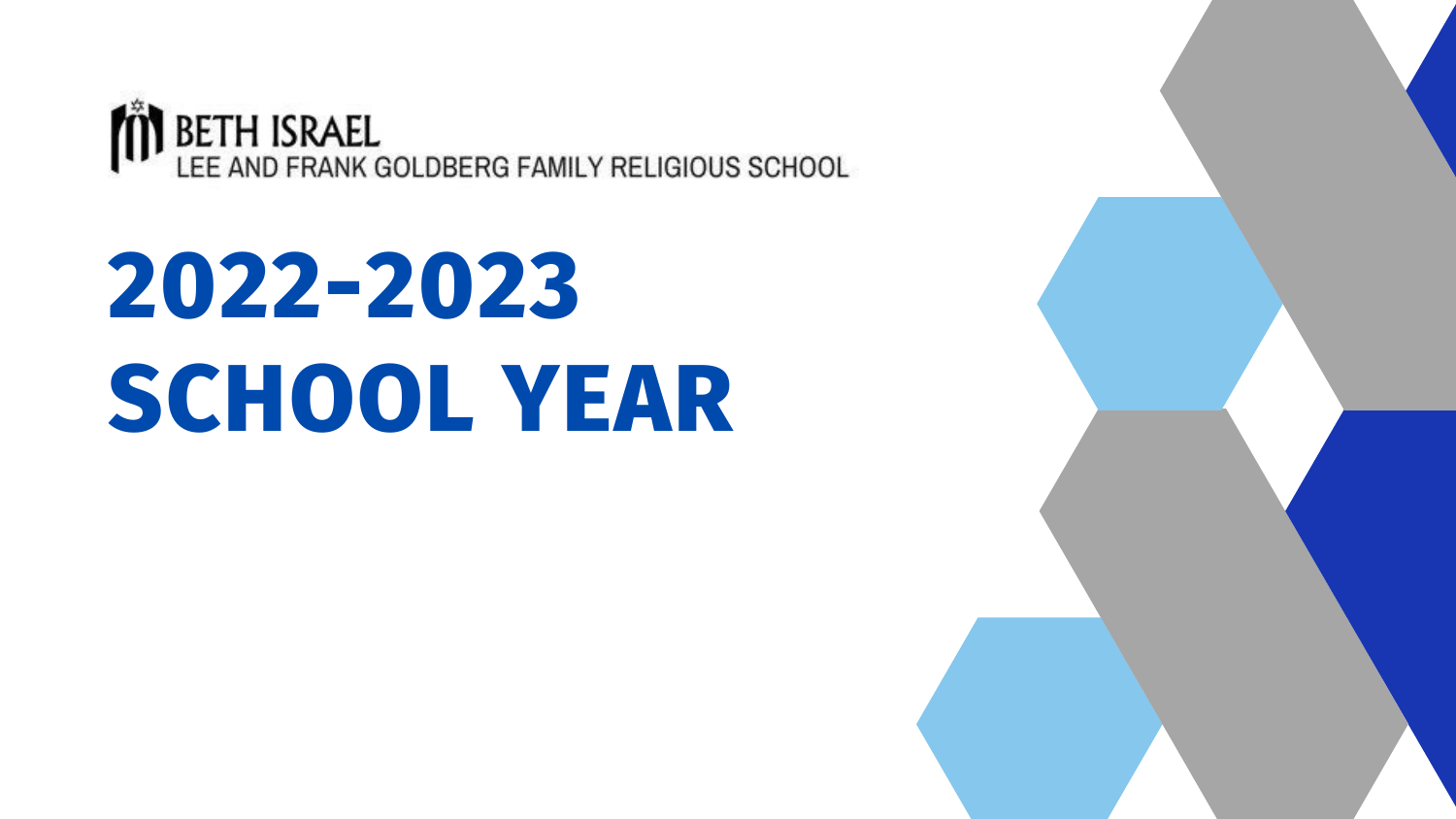# Pre-K and Kindergarten

#### Sundays 9:00-11:30am

Pre-K and Kindergarten classes will be focused on learning about holidays, ritual objects, basic prayers, and Jewish traditions. Their classes will meet with clergy, the ShinShin from Israel to do Hebrew Through Movement, a song leader, and our library specialist to supplement their classroom learning.

# 1st and 2nd Grade

#### Sundays 9:00-11:30am

1st and 2nd grades will have classroom home-bases like our younger students, but will be focused on learning about Israel like our older students. They will meet with our ShinShin for Hebrew Through Movement and exposure to Israeli culture, sing Hebrew songs with our song leader, learn about Israel through stories with our library specialist, and meet with our clergy, in addition to their classroom learning.

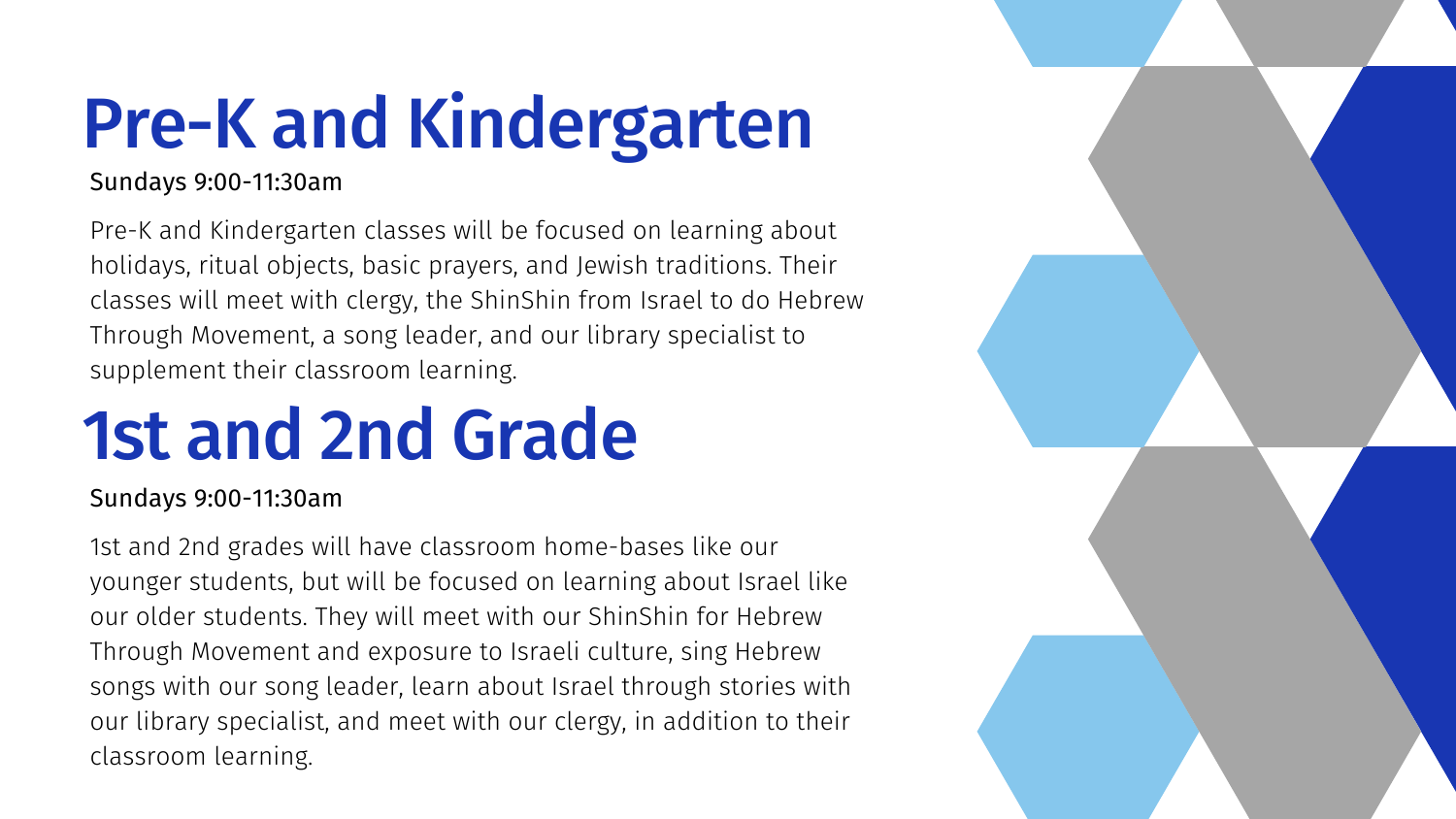Sundays 9:00-11:30am

Our 1st through 6th grade students will spend the year learning about various parts of Israeli history and culture. They will meet with specialists to explore:

- Science and Technology: Israel is a leader in scientific and technological advances. Our students will explore these with hands on activities.

- Bibliodrama: Through storytelling and theater, our students will engage with Israel's rich history and modern culture.



- Art: Israeli artists and architects have created world-famous artistic contributions. Our students will learn about and create their own stylistic interpretations of this art.

- Cooking: Israel is a melting pot of food from all over the world, from French pastries to hummus from Egypt! Students will experiment with ingredients and recipes from all over Israel.

# **3rd through 6th Grade Judaica**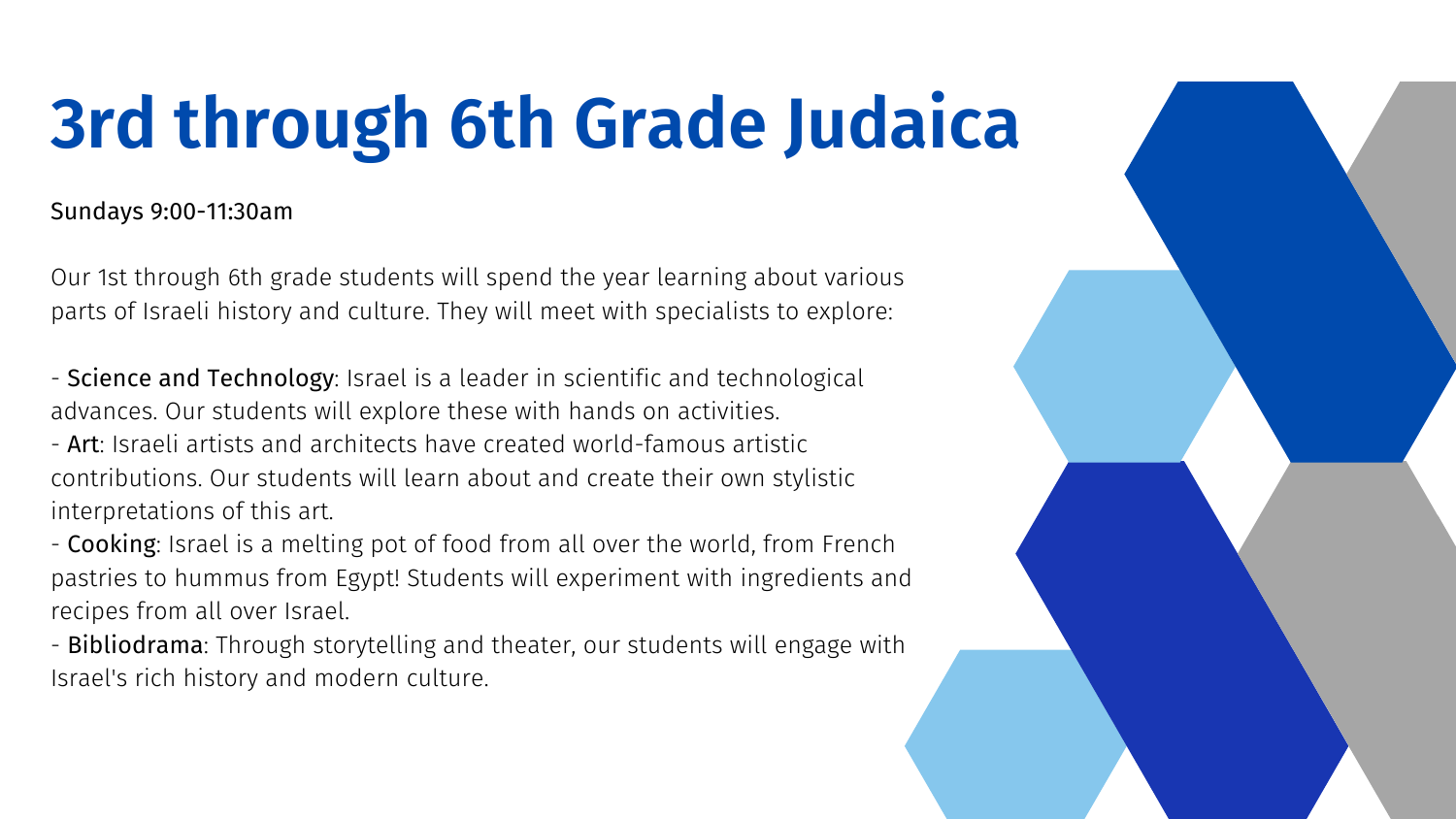#### Sundays 9:00-11:30am and Tuesday OR Wednesday (online) 4:30-5:10pm

Our 3rd through 6th grade Hebrew instruction will be in its first year of a transition into a proficiency-based Hebrew program, that our education team has custom created for our community at Beth Israel, called Hebrew *B'Yacad* (Hebrew Together).

Hebrew learners will participate in multi-grade, content-based learning that has concrete milestones to accomplish in order to transition from group to group. From mastery of the Aleph Bet (Hebrew alphabet) through introductions to Torah troupe, every learner's needs and unique pace will be met.

Students will progress at their own pace through learning the Hebrew alphabet and showing mastery of the letters and sounds and then through the prayers needed to lead a shabbat service. As students demonstrate proficiency and understanding of either the alphabet or set groupings of prayers, they will move to new groups.



# **3rd through 6th Grade Hebrew**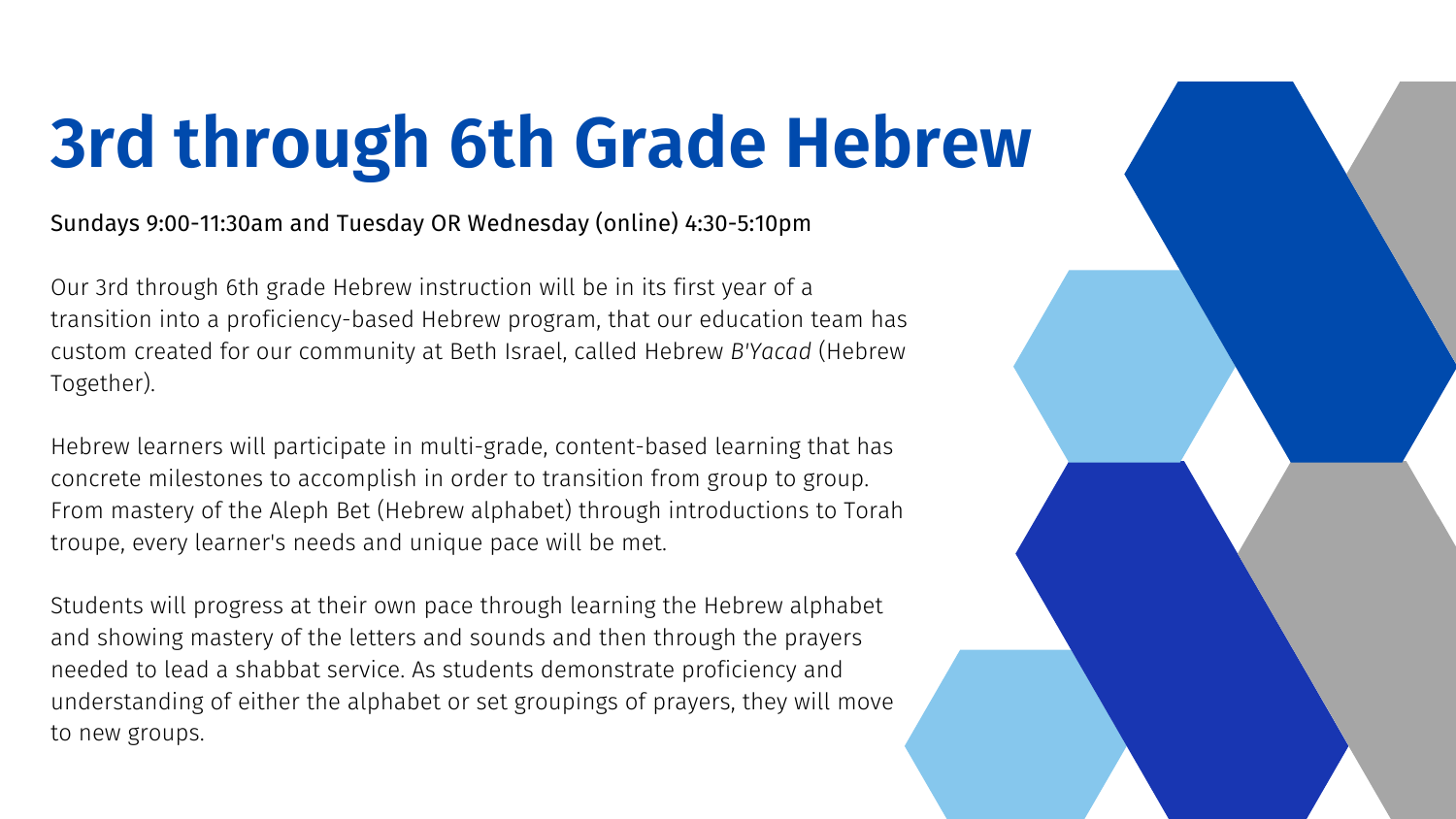### Tuesdays 4:30-6:00pm

7th grade will start off with snack and social time and then move into an hour of class, followed by a 20 minute tefillah experience.

We will start with 30 minutes of dinner, followed by an hour of class. Each semester will have a different class for all grades.



# **7th Grade**

### Tuesdays 6:30-7:00pm

# **8th-12th Grade**

### Tuesdays 5:45-6:30

This program trains our teens to become teaching assistants in our Religious School program and provides basic job skills.

# **Madrichim in Training**

**7th-12th Grade**

These grades will participate in core classes, community building activities, and trips.